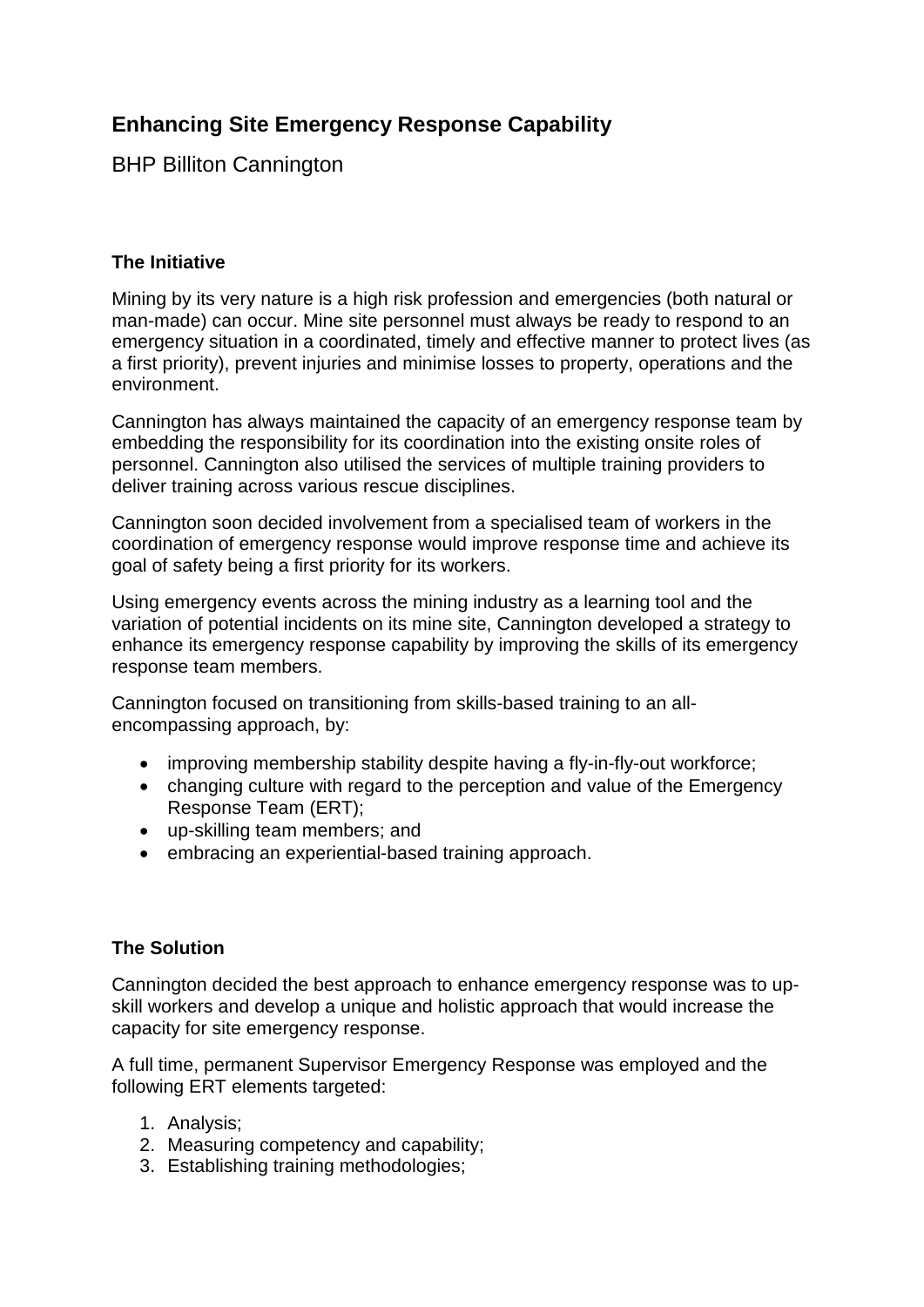- 4. Plan, do, check, act;
- 5. Management support.

### *Element One: Analysis*

Cannington reviewed two years worth of data that showed potential/ actual incidents onsite . The data was cross-referenced with the site Risk Register to calculate Cannington's likely response needs.

The review consisted of:

- quantifying response capability including analysing potential and actual events;
- assessing likely emergency response scenarios;
- skills assessment; and
- gap analysis.

The review culminated in the development of a two year plan that:

- quantified Cannington's emergency response capability;
- determined where Cannington wanted it to be in terms of emergency response capability; and
- defined objectives to achieve this goal.

Cannington's remote location means it cannot rely on external emergency services, and is highly exposed if its own emergency services are not skilled across the full spectrum of mine rescue and emergency response disciplines.

Cannington took a proactive approach in developing and delivering the required high level of emergency response capability by reviewing best practice and trending indicators across other mining operations.

Cannington performed a hypothetical assessment analysing what a capable response to emergencies could look like and, with the aid of a gap analysis, mapped out an improvement plan.

Benchmarks were established to measure performance. These measurement metrics considered location, roster patterns and access to assistance from external resources or emergency services. This not only applied to the level of competency within site's emergency response teams, but also the required levels of coverage within the Crisis and Emergency Management Framework and overall response capability.

### *Element Two: Measuring Competency and Capability*

The ability to measure or 'quantify' capability and training competency levels provided the identification of 'gap' and provided the basis for assessing training methodologies.

The measurement tool presented a baseline from which progression could be easily measured and tracked. It created a means of presenting meaningful information to management and quantified competency levels and response capabilities onsite .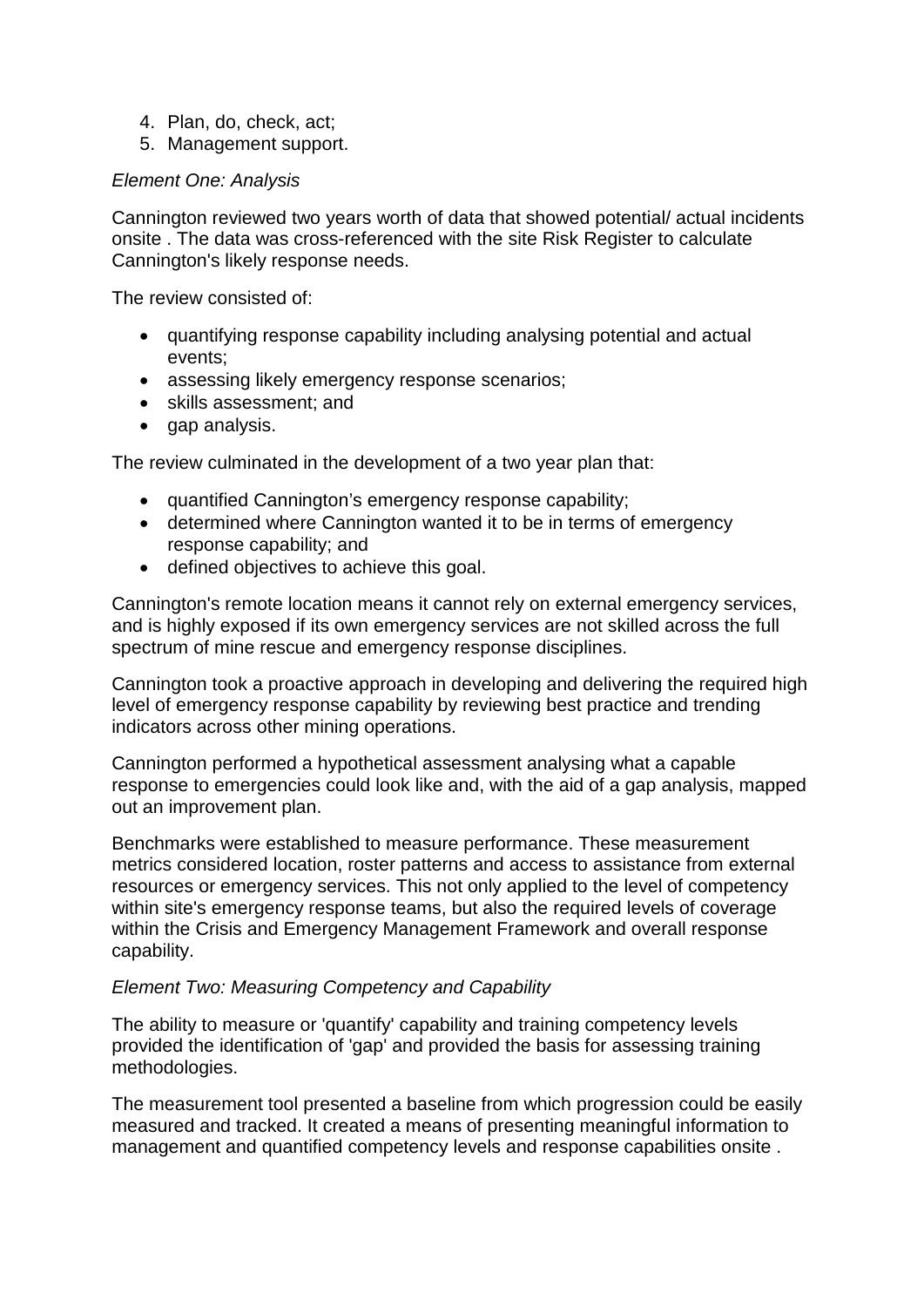Ultimately, it allowed the completion of the work cycle (plan, do, check, act) and provided opportunity to refine and improve the process.

The tool is a customised database that tracks pre-determined or 'aspirational' targets based on what is required to successfully respond to an emergency event, considering location, roster, Risk Register or likely events.



Figure 1. Snapshot from ERT database – 2009 competency levels.

|                                           |                                          |                    |                                  | <b>Team Profile</b>          |                                  |                |                                  |                         |                       |                |                                  |                                |                              |                                  |                                |                 |                                |                                |                |
|-------------------------------------------|------------------------------------------|--------------------|----------------------------------|------------------------------|----------------------------------|----------------|----------------------------------|-------------------------|-----------------------|----------------|----------------------------------|--------------------------------|------------------------------|----------------------------------|--------------------------------|-----------------|--------------------------------|--------------------------------|----------------|
|                                           |                                          |                    |                                  |                              | <b>Experience</b>                |                |                                  | Qualifications          | <b>Special Skills</b> |                |                                  |                                |                              |                                  |                                |                 |                                |                                |                |
| S or U Name                               |                                          | <b>Date Joined</b> | <b>Rookies</b>                   |                              | $>12$ months $>24$ months        | Leadership     |                                  | Cert III MR Cert III PS | Cert III M            | Cert IV M      | <b>RAR</b>                       | <b>U/G S&amp;R</b>             | <b>Ropes</b>                 | <b>Sur Fire</b>                  | <b>U/G Fire</b>                | <b>Wildfire</b> | Confined<br>Space              | Hazmat                         | Total          |
| <b>Operational Team Profile (optimal)</b> |                                          |                    | 12                               | 9                            | 6                                | $\overline{3}$ | $\overline{7}$                   | 7                       | $\overline{3}$        | 1              | 9                                | 12                             | 9                            | 9                                | 12                             | 9               | 9                              | 9                              | 126            |
|                                           |                                          |                    |                                  |                              |                                  |                |                                  |                         |                       |                |                                  |                                |                              |                                  |                                |                 |                                |                                |                |
| <sub>S</sub>                              | <b>HAMBRECHT, Steve</b>                  | 11/2006            | $\mathbf{1}$                     | $\overline{1}$               | $\overline{1}$                   | $\mathbf{1}$   | $\overline{1}$                   | $\mathbf{1}$            | $\mathbf{1}$          | $\mathbf{1}$   | $\overline{1}$                   | $\overline{1}$                 | $\mathbf{1}$                 | $\overline{1}$                   | $\mathbf{1}$                   | $\mathbf{1}$    | $\overline{1}$                 | $\mathbf{1}$                   | 16             |
| $\mathsf{s}$                              | <b>ARMITAGE, Wayne</b>                   | 2/2012             | $\blacksquare$                   | $\overline{1}$               |                                  |                | $\overline{1}$                   |                         |                       |                |                                  | $\overline{1}$                 | $\overline{1}$               | $\mathbf{1}$                     | $\overline{1}$                 |                 | $\overline{1}$                 | $\overline{1}$                 | 9              |
| $\mathbf{U}$                              | <b>ASGHARY, Taz</b>                      | 1/09               | $\overline{1}$                   | $\overline{1}$               | $\overline{1}$                   |                | $\overline{1}$                   | $\overline{1}$          | $\overline{1}$        |                | $\overline{1}$                   | $\overline{1}$                 | $\overline{1}$               | $\overline{1}$                   | $\mathbf{1}$                   | $\overline{1}$  | $\overline{1}$                 | $\overline{1}$                 | 14             |
| $\cup$                                    | <b>CLEMMENTS, Jade</b>                   | 02/2010            | $\mathbf{1}$                     | $\overline{1}$               | $\overline{1}$                   |                | $\overline{1}$                   | $\mathbf{1}$            |                       |                | $\overline{1}$                   | $\overline{1}$                 | $\overline{1}$               | $\overline{1}$                   | $\mathbf{1}$                   |                 | $\overline{1}$                 | $\overline{1}$                 | 12             |
| S                                         | <b>CORDNER, Daniel</b>                   | 10/2009            | $\blacksquare$                   | $\overline{1}$               | $\mathbf{1}$                     | $\mathbf{1}$   |                                  | $\mathbf{1}$            |                       |                | 1                                | $\overline{1}$                 | $\overline{1}$               | $\mathbf{1}$                     | $\mathbf{1}$                   |                 | $\mathbf{1}$                   | $\overline{1}$                 | 12             |
| $\mathbf{u}$                              | JOHNSTON, Steffan                        | 1/09               | $\blacksquare$                   | $\mathbf{1}$                 | $\overline{1}$                   |                | $\overline{1}$                   | $\mathbf{1}$            | $\overline{1}$        |                | $\overline{1}$                   | $\mathbf{1}$                   | $\overline{1}$               | $\mathbf{1}$                     | $\mathbf{1}$                   | $\overline{1}$  | $\mathbf{1}$                   | $\overline{1}$                 | 14             |
| S                                         | <b>KINGDOM, Dallas</b>                   | 1/2011             | $\mathbf{1}$                     | $\mathbf{1}$                 | $\overline{1}$                   | $\mathbf{1}$   |                                  |                         |                       |                | $\mathbf{1}$                     | $\mathbf{1}$                   | $\overline{1}$               | $\mathbf{1}$                     | $\mathbf{1}$                   |                 | $\mathbf{1}$                   |                                | 10             |
|                                           | <b>LOIZOU, Nick</b>                      | 2/2012             | $\mathbf{1}$                     | $\overline{1}$               |                                  |                |                                  |                         |                       |                |                                  | $\overline{1}$                 | $\overline{1}$               | $\overline{1}$                   | $\mathbf{1}$                   |                 | $\overline{1}$                 | $\overline{1}$                 | $\overline{8}$ |
| $\mathsf{s}$                              | <b>LOUWRENS, Louis</b>                   | 2/2012             | $\overline{1}$                   | $\overline{1}$               |                                  |                |                                  |                         |                       |                |                                  | $\overline{1}$                 | $\mathbf{1}$                 | $\overline{1}$                   | $\mathbf{1}$                   |                 |                                | $\overline{1}$                 | $\overline{7}$ |
|                                           | LYNCH, Chris                             | 12/2012            | $\blacksquare$                   |                              |                                  |                |                                  |                         |                       |                |                                  | $\overline{1}$                 |                              |                                  | $\overline{1}$                 |                 |                                | $\overline{1}$                 | $\overline{4}$ |
| $\mathbf{u}$                              | <b>RITCHIE, Shaun</b>                    | 4/2011             | $\overline{1}$                   | $\overline{1}$               |                                  |                |                                  |                         |                       |                | $\overline{1}$                   | $\overline{1}$                 |                              |                                  | $\overline{1}$                 | $\overline{1}$  | $\overline{1}$                 | $\overline{1}$                 | $\overline{8}$ |
| $\mathbf{u}$                              | SELF, Adam C                             | $+2yrs$            | $\overline{1}$                   | $\overline{1}$               | $\overline{1}$                   | $\overline{1}$ | $\overline{1}$                   | $\overline{1}$          |                       |                | $\overline{1}$                   | $\overline{1}$                 | $\overline{1}$               | $\overline{1}$                   | $\overline{1}$                 | $\overline{1}$  | $\overline{1}$                 | $\overline{1}$                 | 14             |
| $\mathbf{u}$                              | <b>SIANDRI, Steve</b>                    | 4/2008             | $\blacksquare$                   | $\mathbf{1}$                 | $\overline{1}$                   |                | $\overline{1}$                   | $\mathbf{1}$            |                       |                | $\overline{1}$                   | $\overline{1}$                 | $\mathbf{1}$                 | $\overline{1}$                   | $\mathbf{1}$                   |                 | $\mathbf{1}$                   | $\overline{1}$                 | 12             |
|                                           | <b>TIBBLES, Ashley</b>                   | 12/2012            | $\mathbf{1}$                     |                              |                                  |                |                                  |                         |                       |                |                                  | $\overline{1}$                 |                              |                                  | $\overline{1}$                 |                 | $\overline{1}$                 |                                | $\overline{4}$ |
|                                           |                                          |                    |                                  |                              |                                  |                |                                  |                         |                       |                |                                  |                                |                              |                                  |                                |                 |                                |                                |                |
|                                           | % Compliance                             |                    | 108.3%                           | 122.2%                       | 116.7%                           | 100.0%         | 85.7%                            | 85.7%                   | 66.7%                 | 0.0%           | 88.9%                            | 108.3%                         | 111.1%                       | 111.1%                           | 108.3%                         | 44.4%           | 122.2%                         | 122.2%                         | 101.6%         |
|                                           | <b>Operational Team Profile (actual)</b> |                    | 13                               | 11                           | $\overline{1}$                   | $\overline{3}$ | 6                                | 6                       | $\overline{2}$        | $\sqrt{2}$     | 8                                | 13                             | 10                           | 10                               | 13 <sup>°</sup>                | 4               | 11                             | 11                             | 128            |
|                                           |                                          |                    |                                  |                              |                                  |                |                                  |                         |                       |                |                                  |                                |                              |                                  |                                |                 |                                |                                |                |
| $\mathbf{u}$                              | <b>BARKER, Daniel</b>                    | 2007               | $\overline{1}$                   | $\overline{1}$               | $\overline{1}$                   |                | $\overline{1}$                   | $\overline{1}$          |                       |                | $\overline{1}$                   | $\overline{1}$                 | $\overline{1}$               | $\overline{1}$                   | $\mathbf{1}$                   | $\overline{1}$  | $\overline{1}$                 | $\overline{1}$                 | 13             |
|                                           | <b>BRIODY, Chris</b>                     | 11/2012            | $\mathbf{1}$                     |                              |                                  |                |                                  |                         |                       |                |                                  | $\mathbf{1}$                   |                              |                                  | $\mathbf{1}$                   |                 | $\mathbf{1}$                   |                                | $\overline{4}$ |
| $\mathbf{u}$                              | <b>CASEY, Chris</b>                      | 10/2012            | $\blacksquare$                   |                              |                                  |                |                                  |                         |                       |                |                                  |                                |                              |                                  |                                |                 |                                | $\mathbf{1}$                   | $\overline{2}$ |
|                                           | deBOER, Susan                            | 12/2012            | $\overline{1}$                   |                              |                                  |                |                                  |                         |                       |                |                                  | $\overline{1}$                 |                              |                                  | $\overline{1}$                 |                 | $\overline{1}$                 |                                | $\overline{4}$ |
|                                           | JOHNSON, Tamika                          | 3/2013             | $\mathbf{1}$                     |                              |                                  |                |                                  |                         |                       |                |                                  |                                |                              |                                  |                                |                 |                                | $\overline{1}$                 | $\overline{2}$ |
| $\mathbf{U}$                              | JONES, Jan                               | 09/2009            | $\mathbf{1}$                     | $\mathbf{1}$                 | $\mathbf{1}$                     | $\mathbf{1}$   |                                  | $\mathbf{1}$            |                       |                | $\mathbf{1}$                     | $\mathbf{1}$                   | $\mathbf{1}$                 |                                  | $\mathbf{1}$                   |                 | $\mathbf{1}$                   | $\overline{1}$                 | 11             |
| <sub>S</sub>                              | JONES, Stephen                           | 10/2009            | $\overline{1}$                   | $\overline{1}$               | $\overline{1}$                   |                |                                  |                         | $\overline{1}$        |                | $\overline{1}$                   | $\overline{1}$                 | $\overline{1}$               | $\mathbf{1}$                     | $\overline{1}$                 |                 | $\mathbf{1}$                   | $\mathbf{1}$                   | 11             |
|                                           | MacPHERSON, Jon                          | 12/2012            | $\blacksquare$                   |                              |                                  |                |                                  |                         |                       |                |                                  | $\overline{1}$                 |                              |                                  | $\overline{1}$                 |                 | $\overline{1}$                 |                                | $\overline{4}$ |
| $\mathbf{u}$                              | PARISI, Michael<br><b>SADIE, Frikkie</b> | 1/2011             | $\overline{1}$<br>$\blacksquare$ | $\mathbf{1}$<br>$\mathbf{1}$ | $\overline{1}$<br>$\overline{1}$ |                | $\overline{1}$<br>$\overline{1}$ | $\overline{1}$          |                       |                | $\overline{1}$<br>$\overline{1}$ | $\overline{1}$<br>$\mathbf{1}$ | $\mathbf{1}$<br>$\mathbf{1}$ | $\overline{1}$<br>$\overline{1}$ | $\overline{1}$<br>$\mathbf{1}$ | $\overline{1}$  | $\overline{1}$<br>$\mathbf{1}$ | $\overline{1}$<br>$\mathbf{1}$ | 13<br>11       |
| $\mathsf{s}$                              | SMITH, Mitchell                          | $+2yrs$<br>4/2011  | $\blacksquare$                   | $\overline{1}$               |                                  | $\overline{1}$ |                                  |                         |                       |                |                                  | $\overline{1}$                 | $\overline{1}$               |                                  | $\overline{1}$                 |                 | $\overline{1}$                 | $\mathbf{1}$                   |                |
| $\mathbf{u}$                              | <b>TURNER, Joe</b>                       | 1/2012             | $\overline{1}$                   | $\overline{1}$               |                                  |                | $\overline{1}$                   |                         |                       |                | 1                                | $\overline{1}$                 |                              | $\mathbf{1}$<br>$\overline{1}$   |                                | $\overline{1}$  |                                |                                | 10<br>6        |
|                                           |                                          |                    |                                  |                              |                                  |                |                                  |                         |                       |                |                                  |                                |                              |                                  |                                |                 |                                |                                |                |
|                                           | % Compliance                             |                    | 100.0%                           | 77.8%                        | 83.3%                            | 66.7%          | 57.1%                            | 42.9%                   | 33.3%                 | 0.0%           | 66.7%                            | 83.3%                          | 66.7%                        | 66.7%                            | 75.0%                          | 33.3%           | 100.0%                         | 88.9%                          | 72.2%          |
| <b>Operational Team Profile (actual)</b>  |                                          |                    | 12 <sup>1</sup>                  | $\overline{7}$               | 5 <sup>7</sup>                   | $\overline{2}$ | $\overline{4}$                   | $\overline{3}$          | $\overline{1}$        | $\overline{0}$ | 6                                | 10                             | $6 -$                        | 6                                | 9                              | $\overline{3}$  | $\overline{9}$                 | 8                              | 91             |
| <b>Total Required</b>                     |                                          |                    | 24                               | 18                           | 12                               | 6 <sup>2</sup> | 12                               | 12                      | 6                     | $\overline{2}$ | 18                               | 24                             | 18                           | 18                               | 24                             | 18              | 18                             | 18                             | 248            |
| <b>Combined Roster 1</b>                  |                                          | 104.2%             | 100.0%                           | 100.0%                       | 83.3%                            | 83.3%          | 75.0%                            | 50.0%                   | 0.0%                  | 77.8%          | 95.8%                            | 88.9%                          | 88.9%                        | 91.7%                            | 38.9%                          | 111.1%          | 105.6%                         | 88.3%                          |                |
|                                           |                                          |                    |                                  |                              |                                  |                |                                  |                         |                       |                |                                  |                                |                              |                                  |                                |                 |                                |                                |                |

Figure 2. Snapshot from ERT database – team profile.

# *Element Three: Establishing Training Methodologies*

Being a remote, 100% fly-in fly-out site, Cannington is highly impacted by staff turnover, rosters and leave arrangements, as well as the requirements of individual roles.

Cannington's previous traditional training approach revolved around skillsbased/blanket training, ignoring the impacts these working conditions have on emergency response and employees' ability to undertake ERT duties. The repetitive nature of skills-based training contributed to high ERT member turnover and low levels of member commitment to emergency response duties.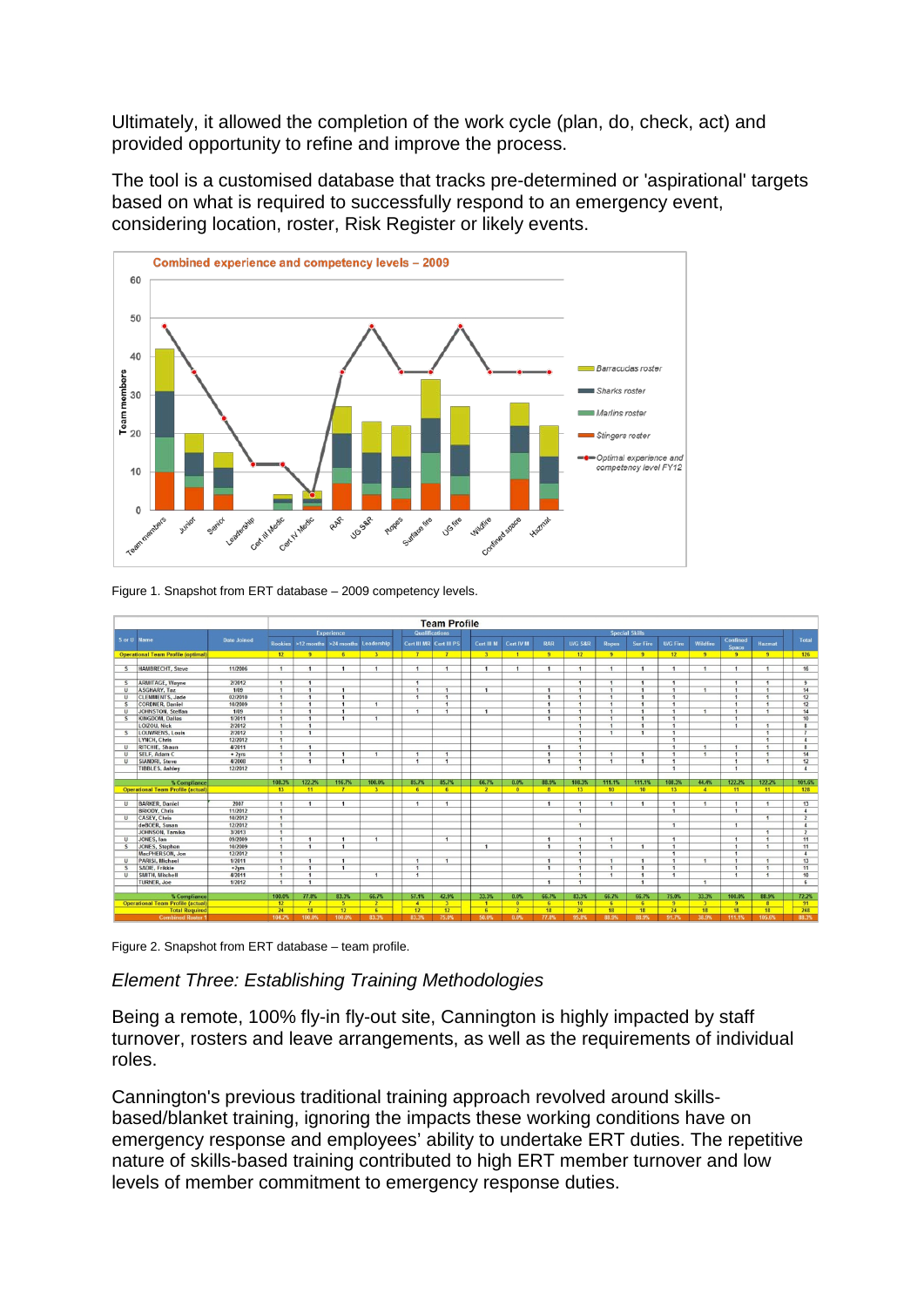Cannington focused on creating stability, transitioning from a skills-based approach to experiential-based training. Combined with a targeted training approach, provision of nationally accredited competencies, and the identification and development of leadership potential assisted to improve retention.

*Element Four: Plan, Do, Check, Act* 

The Plan, Do, Check, Act methodology forms the basis for the tailored approach to Cannington's emergency response training.



Figure 3. The Plan, Do, Check, Act methodology as applied to Cannington ERT.

Competition participation is one method used to evaluate the effectiveness of current training, allowing Cannington to determine the ERT's competency levels and actual response capability.

Cannington changed its approach to competitions to help better understand the true capability of its emergency response.

Team members were selected from an assortment of rostered crews, rather than the traditional method of a pre-established crew. Teams included rookies and those with minimal training to obtain an even sample across the entire ERT group. Minimal competition training was undertaken to better reflect actual capability rather than manufacture a competition result. (The teams came together for three to six days training beforehand for familiarisation purposes.)

This approach provided Cannington with the confidence that regardless of who was responding to an emergency, or the crew roster, the response would be conducted to the same professional standard.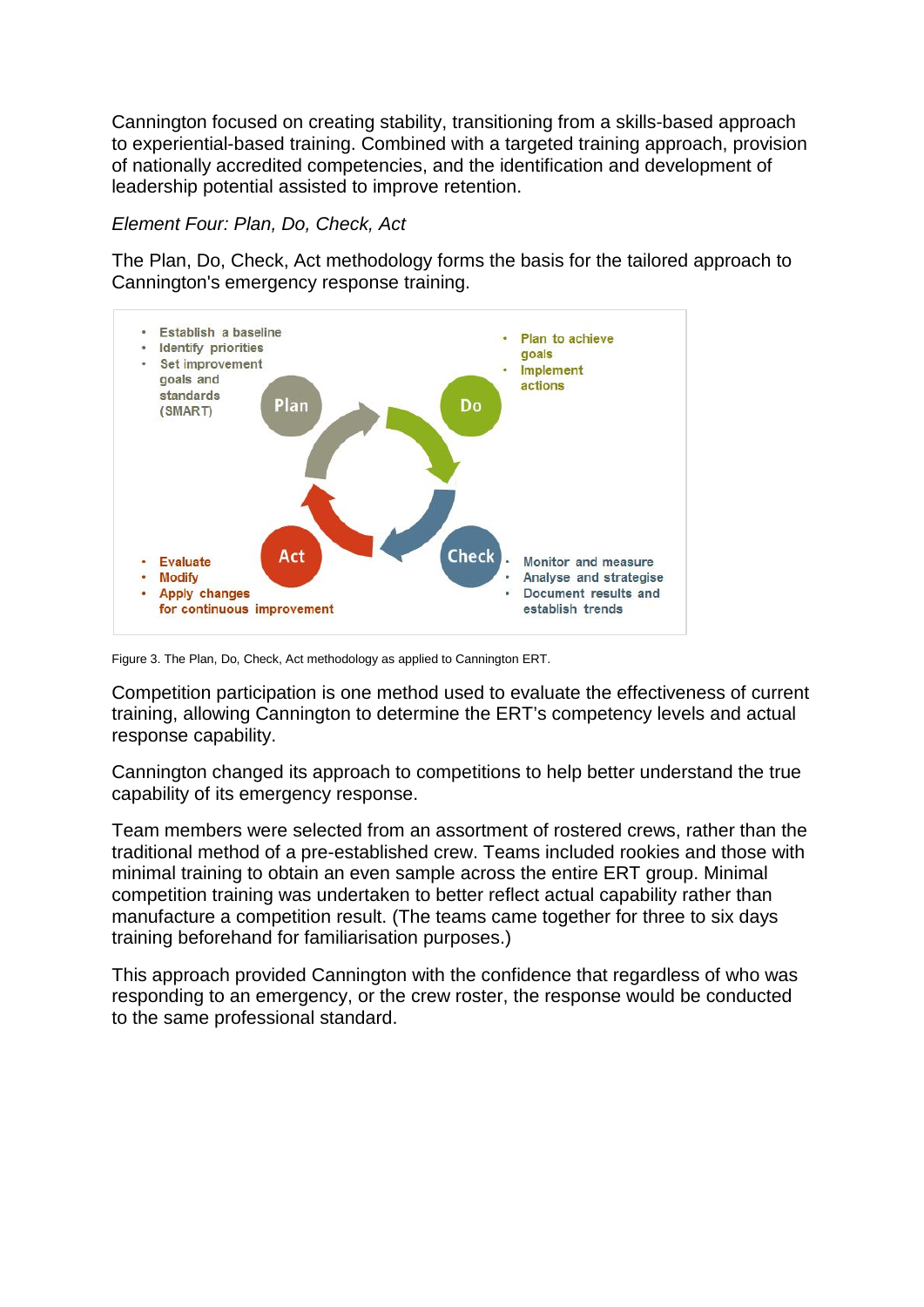

Figure 4. ERT members participating in a training scenario.

#### *Element Five: Management Support*

The plan recognised the specific needs of individual managers and provided quantitative versus subjective assessment for review. Proactive planning considered the use of leading indicators for emergency response coverage, such as high leave periods and fly-in fly-out rosters and requirements. The tools provided information that enabled proactive planning with regards to coverage within Cannington's Threetiered Crisis and Emergency Management structure.



Figure 5. Example of quantitative data customised for management.

Cannington's efforts to enhance onsite emergency response capability is identified as an administrative control. Project implementation shows Cannington is continuously:

- managing training and onsite emergency preparedness;
- actively recruiting and promoting the efforts and achievements of the ERT;
- guaranteeing every onsite contingency is catered for.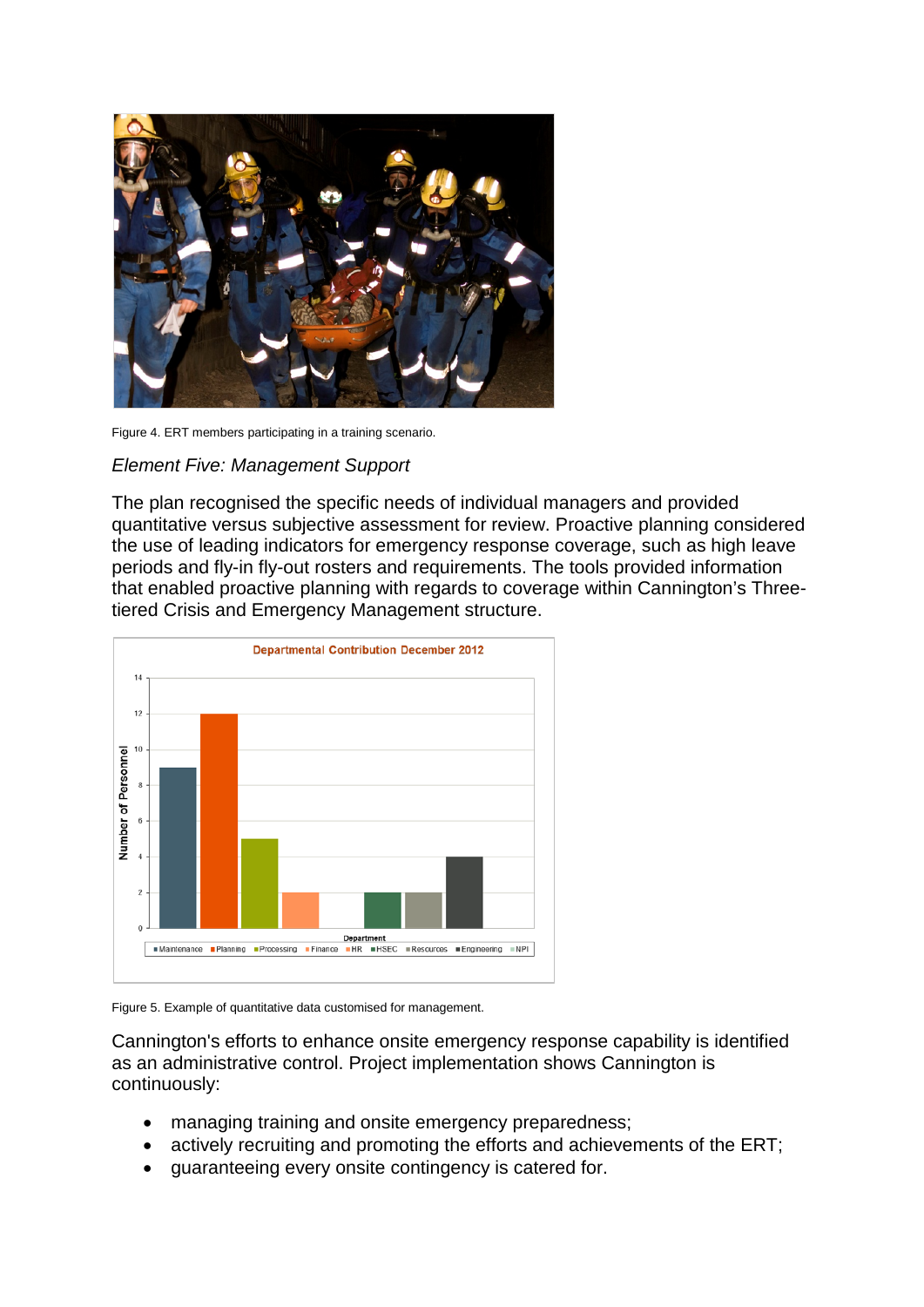This administrative control ensures the Cannington ERT maintains high standards and capabilities that are now perceived as the 'norm' onsite .

## **Benefits/ Effects**

Cannington is proud of the demonstrated emergency response capability of its ERT as evidenced by competition results.

Since 2009, Cannington has achieved:

- First place (2009) Mt Isa Mines Rescue Competition;
- Second place (2010) Mt Isa Mines Rescue Competition;
- Second place (2010) Northern Australian Emergency Response Competition;
- First place (2011) Northern Australian Emergency Response Competition;
- First place (2012) Northern Australian Emergency Response Competition.

Cannington is also undefeated in the Vertical Rescue and Team Safety Awards at all of the above competitions.



Figure 6. ERT members participating in a training scenario.

The competitions provide more than the opportunity to win awards and trophies. They allow Cannington to evaluate the effectiveness of its training methodologies in that it's made a conscious decision to not set out to 'win', but rather to use the competitions as a base to test onsite capabilities and determine how robust the revised system was.

Competitions are used as field verification of the systems and processes that had been put in place at Cannington. They provide Cannington's ERT with greater **preparedness** and **experience** due to exposure to realistic scenarios performed under the pressure of competition. The competitions allow for greater **participation** from members across all crews.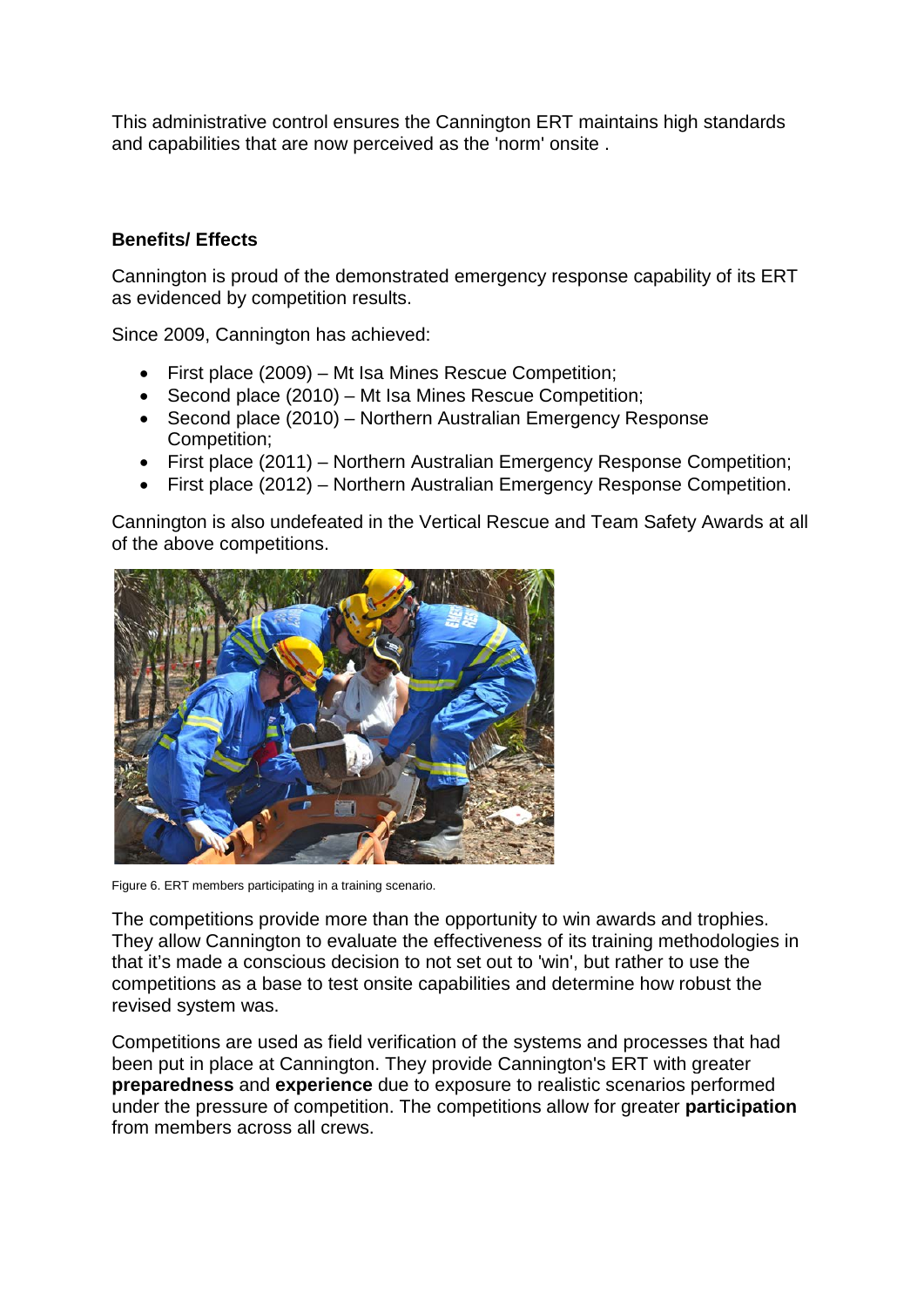The combination of increased competency levels with competition success confirm Cannington is on the right track.



Figure 7. (L – R) Steve Hambrecht (ERT Supervisor), Troy Wilson (General Manager Operations), and Dave Lestone (ERT Captain) accepting an award.



Figure 8. Competency levels 2009.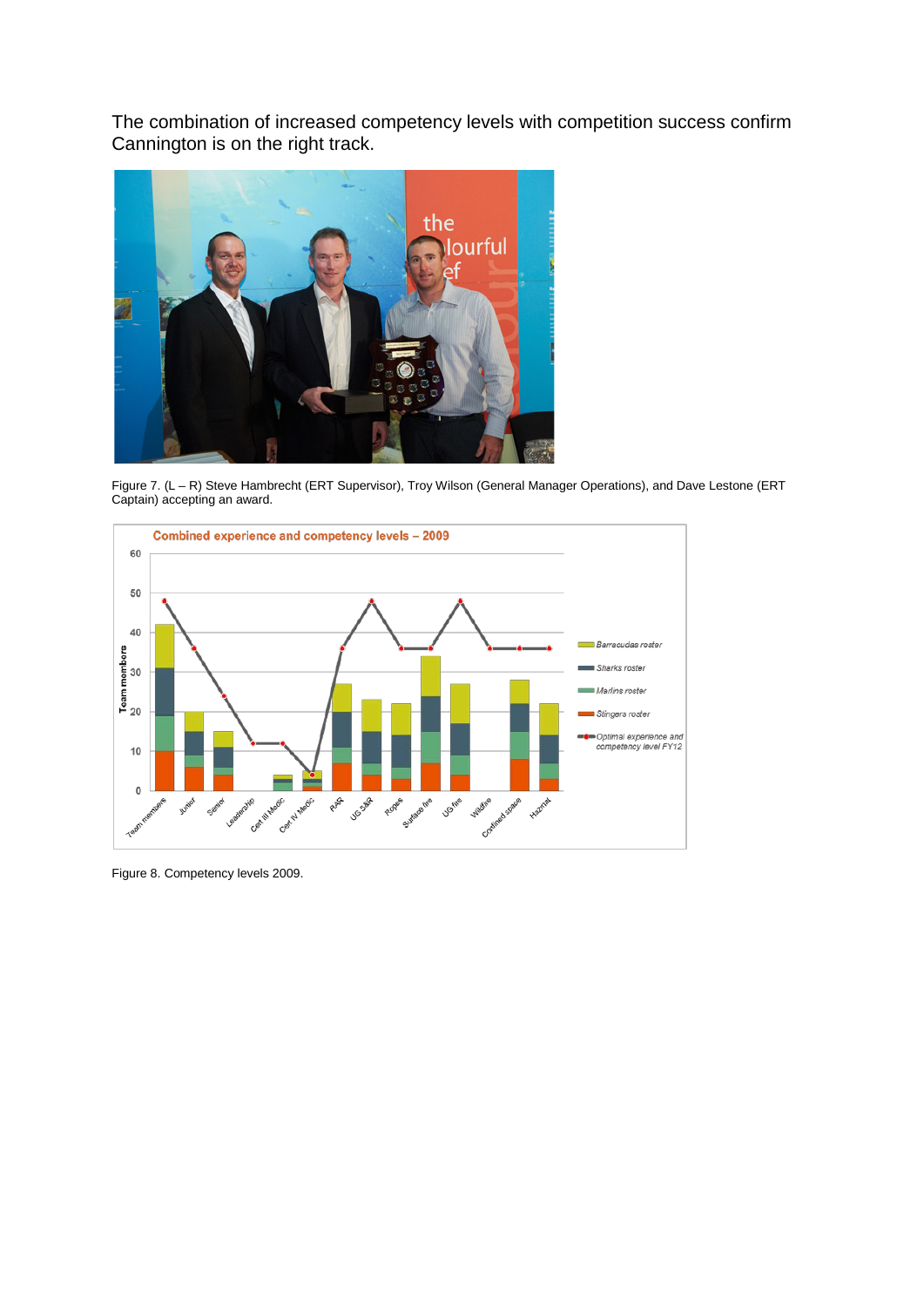

Figure 9. Competency levels 2013.

The Project has benefited Cannington Mine in a variety of ways:

- a targeted training approach that addressed weaknesses within individual crews as a priority;
- consistency in delivery of information across all emergency response teams;
- a single trainer (skilled in the full range of disciplines, along with Cannington's ERT Supervisor) to ensure consistency in delivery of information and practical methods ;
- the creation of a standard and simplified approach to emergency response
- an increase in emergency response capacity; and
- a wider pool of ERT members with greater skill sets and response experience.

### **Transferability**

Cannington's emergency response training approach is transferrable across mining and other high risk work environments, particularly those located remotely and operating intricate roster and staffing interchanges.

The project offers scalability whereby focus can be applied on single areas, or on those that matter most. It provides a strategy for achieving aspirational targets, addressing specific challenges and executing its objectives when it matters most.

Other mining operations should look to employ a dedicated person whose function is to solely overlook the revised training approach. This allows emergency response to be promoted onsite as something to be a part of—"become part of a united team" and provides intrinsic values for ERTs.

The common saying "a team of champions does not necessarily result in a champion team" embodies this project. For the mining industry to carry out the allencompassing approach, the basic needs of an effective emergency response capability must be supported. Rather than having a focus on winning competitions and "being the best", Cannington's lead should be followed—competitions should be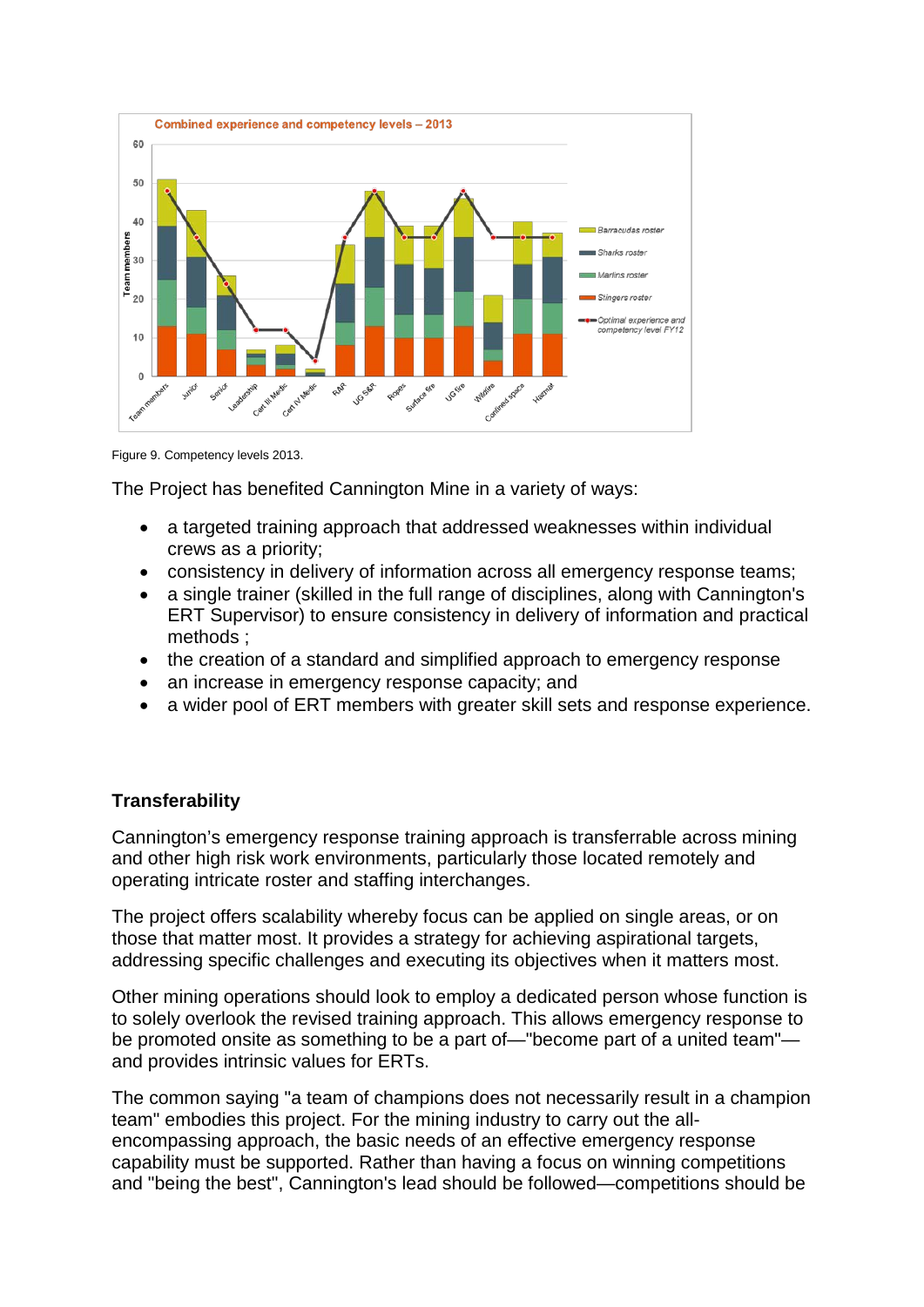used as a base to test onsite capabilities and determine how dynamic the revised system really is.

#### **Innovation**

This innovative approach to emergency response is positively changing the way ERTs are viewed not only across site but industry-wide.

With this all-encompassing training approach not in place anywhere else, Cannington is a proven industry leader in enhancing emergency response capabilities. The program does not aim to equip members with experience in every emergency scenario possible; rather, it provides a manageable and measureable framework that focuses on the things that matter most.

It is vital to have emergency response plans in place to mitigate the effects of major events and crises on people and assets and ensure a coordinated response can be launched as effectively and efficiently as possible when disaster strikes. Equally vital is having the skills within Emergency Response Teams to execute those plans.

The Enhancing Cannington's Emergency Response Capability project is an effective strategy that has:

- brought about a positive change in culture;
- provided good results, early;
- delivered business and industry recognition; and
- strengthened Cannington's emergency response capability and capacity.

Cannington's revised training approach ensures a simplified approach to emergency response and considers the basic needs of an effective emergency response capability. The rigour applied to standardising training and the discipline exemplified by team members is what gives Cannington the edge over other emergency response teams. ERT members are now undergoing training that has a purpose, and are valued by other site personnel and the company as having an important role, not just out playing games.

Although equipment may change, the skills remain the same and Cannington is capitalising on the investment made in its people.